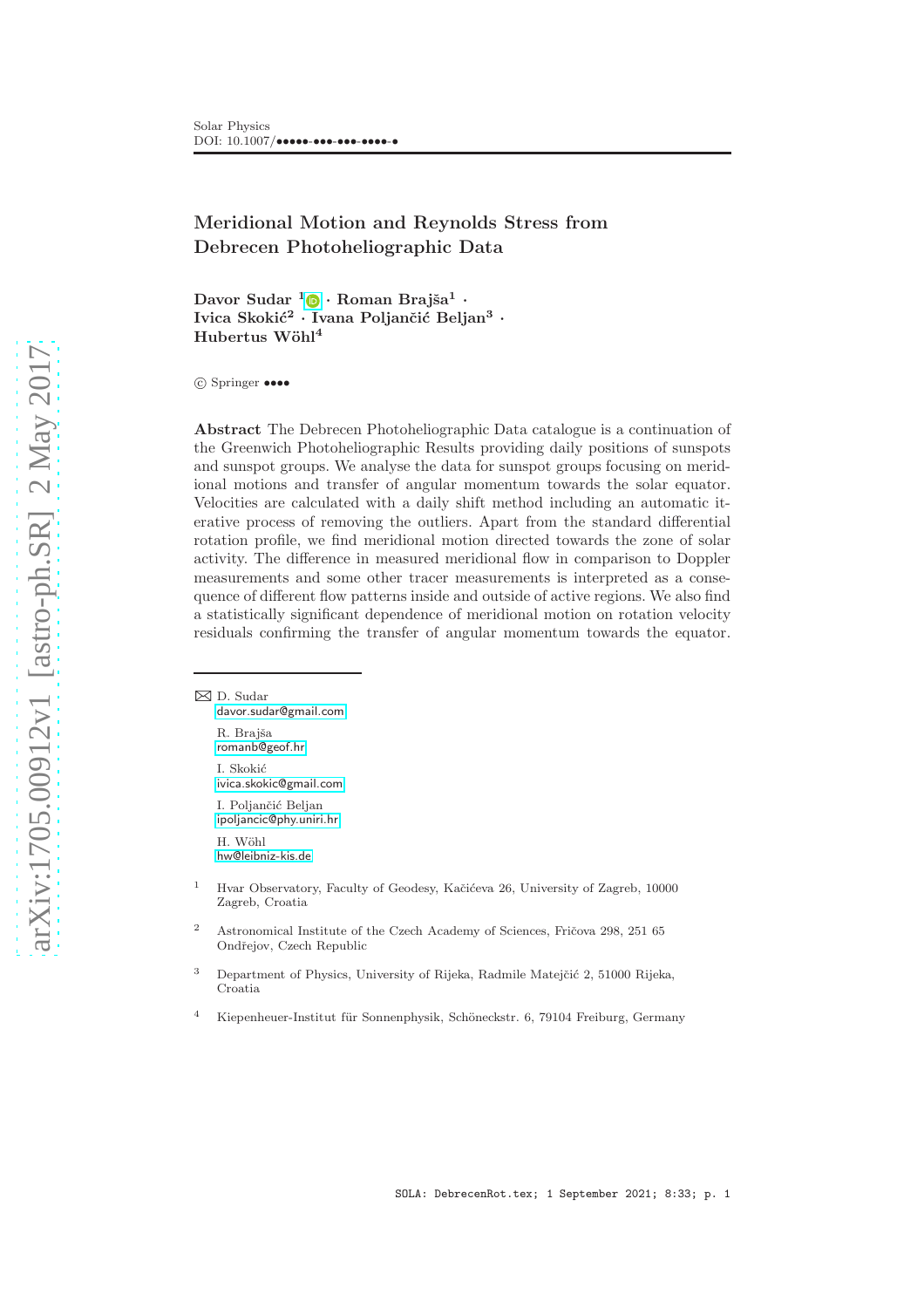Analysis of horizontal Reynolds stress reveals that the transfer of angular momentum is stronger with increasing latitude up to about  $40°$  where there is a possible maximum in absolute value.

Keywords: Sunspots; Rotation; Velocity Fields, Photosphere

# 1. Introduction

The Debrecen Photoheliographic Data (DPD) catalogue was started as a continuation of the Greenwich Photographic Results (GPR). Royal Greenwich Observatory ceased its photoheliographic program in 1977 and the International Astronomical Union commissioned Debrecen Observatory, Hungary, to continue the project (Wayman, [1980](#page-15-0)). The DPD catalogue is also supplemented by solar images from other observatories (for details see Baranyi, Győri, and Ludmány [\(2016\)](#page-13-0)) to fill in the gaps in Debrecen observations.

The GPR dataset represents one of the most valuable resources in studying behaviour of the Sun over long time periods. It comes as no surprise that various portions of the dataset were used in a large number of papers studying solar rotation (Newton and Nunn, [1951;](#page-14-0) Ward, [1965](#page-15-1), [1966](#page-15-2); Balthasar and Wöhl, [1980;](#page-12-0) Arevalo et al., [1982;](#page-12-1) Balthasar, Vázquez, and Wöhl, [1986](#page-12-2); Brajša et al., [2002,](#page-13-1) [2004;](#page-13-2) Ruždjak et al., [2004,](#page-14-1) [2005\)](#page-14-2). Often the dataset was extended into the future by using observations by the Solar Observing Optical Network of the United States Air Force/National Oceanic and Atmospheric Administration (SOON/USAF/NOAA) (Pulkkinen and Tuominen, [1998a;](#page-14-3) Javaraiah, [2003;](#page-14-4) Zuc-carello and Zappalá, [2003](#page-15-3); Javaraiah, Bertello, and Ulrich, [2005;](#page-14-5) Brajša et al., [2007;](#page-13-3) Javaraiah, [2010](#page-14-6); Sudar et al., [2014\)](#page-15-4). Pulkkinen and Tuominen [\(1998a](#page-14-3)) also extended the analysis into the past by using observations made by Carrington and Spörer. Observations of sunspots from other observatories were also used:  $e.g.,$  Kanzelhöhe (Lustig, [1983\)](#page-14-7), Mt. Wilson (Gilman and Howard, [1984](#page-13-4)), Mitaka (Kambry and Nishikawa, [1990](#page-14-8)), Kodaikanal (Gupta, Sivaraman, and Howard, [1999\)](#page-13-5), and Abastumani (Khutsishvili, Gigolashvili, and Kvernadze, [2002\)](#page-14-9).

The transport of angular momentum towards the solar equator, necessary for maintaining the observed solar differential rotation profile, is often attributed to Reynolds stresses which result from mutual dependence between meridional motions and rotation velocity residuals (R¨udiger, [1980;](#page-14-10) Canuto, Minotti, and Schilling, [1994;](#page-13-6) Pulkkinen and Tuominen, [1998b\)](#page-14-11). Motions of only a few m  $s^{-1}$ in both velocity components are sufficient to generate horizontal Reynolds stress of the order of several  $10^3$  m<sup>2</sup> s<sup>-2</sup> which is sufficient to maintain the observed solar rotation profile (Schröter, [1985,](#page-14-12) and references therein). Actual observations show the required value of several  $10^3$  m<sup>2</sup> s<sup>-2</sup> for horizontal Reynolds stress (Ward, [1965](#page-15-1); Belvedere et al., [1976](#page-14-13); Schröter and Wöhl, 1976; Gilman and Howard, [1984;](#page-13-4) Pulkkinen and Tuominen, [1998b](#page-14-11); Vršnak et al., [2003](#page-15-5); Sudar et al., [2014\)](#page-15-4). Ward [\(1965\)](#page-15-1), Gilman and Howard [\(1984](#page-13-4)), Pulkkinen and Tuominen [\(1998b](#page-14-11)), Vršnak et al. [\(2003\)](#page-15-5), Sudar et al. [\(2014\)](#page-15-4) also showed that the absolute value of horizontal Reynolds stress increases with latitude up to about  $30°$  where there is a possible maximum.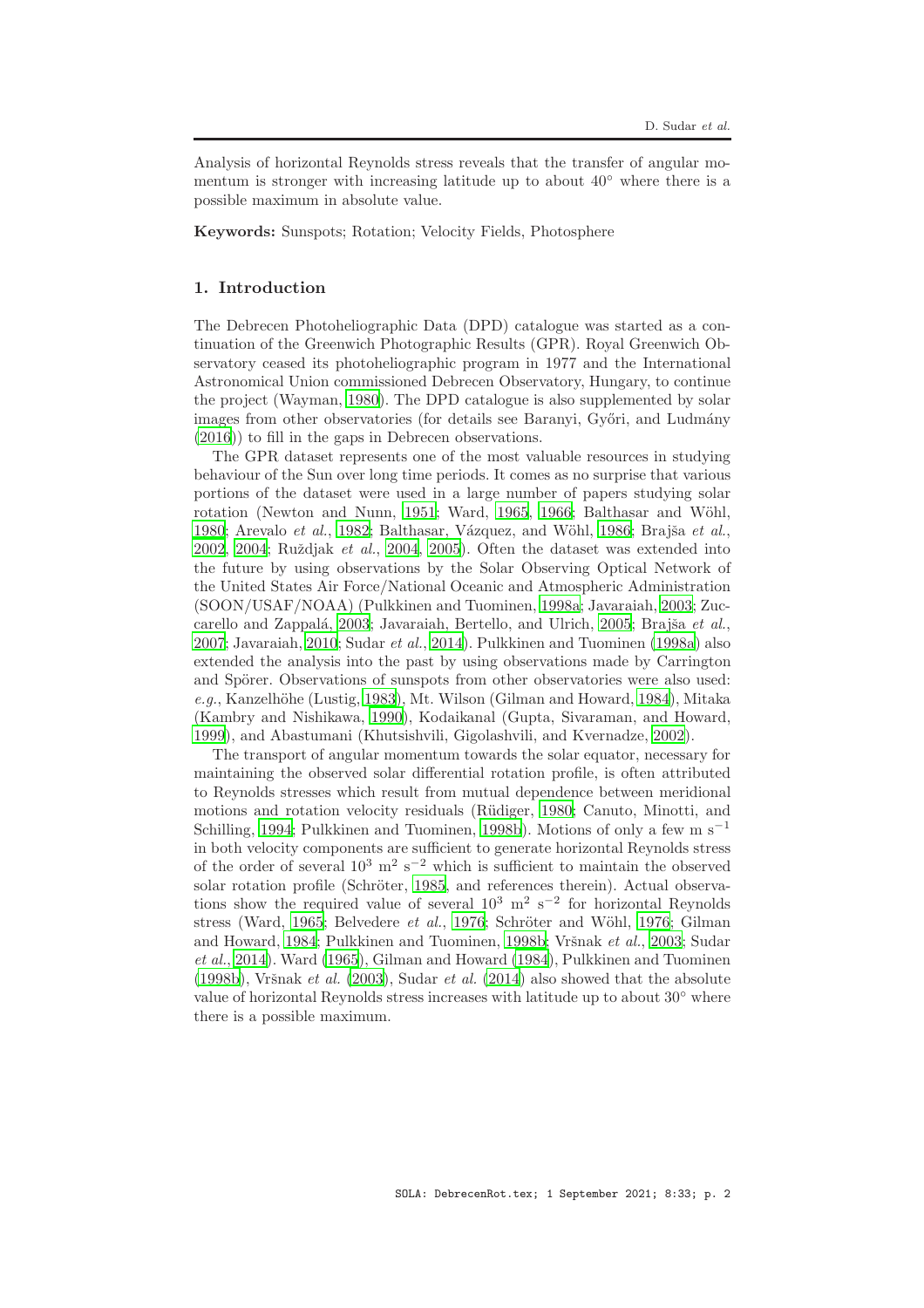Velocity components of the Reynolds stress (meridional motions and rotation velocity residuals) are also a subject of investigation. Howard and Labonte [\(1980\)](#page-13-8) found a cyclic pattern of alternating faster and slower rotation bands with a period of ≈11 years. Further confirmation of these torsional oscillations was reported by Ulrich et al.  $(1988)$  $(1988)$ , Howe et al.  $(2000)$  $(2000)$ , Haber et al.  $(2002)$ , Basu and Antia [\(2003](#page-13-10)). Recently, Sudar et al. [\(2014\)](#page-15-4) tried to find a similar pattern in sunspot groups velocity data, but were unable to detect such a signal when folding all solar cycles to one phase diagram. Doppler measurements show meridional flow directed towards solar poles on all latitudes (Duvall, [1979](#page-13-11); Howard, [1979;](#page-13-12) Hathaway, [1996](#page-13-13); Zhao and Kosovichev, [2004](#page-15-7); Kosovichev and Zhao, [2016](#page-14-15)). Most of the time the flow was of the order of 20 m s<sup>-1</sup>, but episodes of significantly larger flow have also been detected (Hathaway, [1996\)](#page-13-13). Sometimes almost no meridional flow (Lustig and Wöhl, [1990\)](#page-14-16) or even opposite flow (Pérez Garde et al., [1981\)](#page-14-17) was detected in Doppler data. Various tracers, such as sunspots, sunspot groups, small magnetic features, coronal bright points (CBPs) and solar plages, were also used to measure the meridional motion. Sunspots and sunspot groups were most frequently used and most of the results show flow outward from the centre of the solar activity (Tuominen and Virtanen, [1984;](#page-15-8) Howard and Gilman, [1986](#page-13-14); Howard, [1991a](#page-13-15); Kambry et al., [1991](#page-14-18); Wöhl and Brajša, [2001](#page-15-9)). Recently, however, Sudar et al. [\(2014\)](#page-15-4) reported the flow which is almost exactly the opposite. Similar flow to Sudar *et al.*  $(2014)$  was found by Howard  $(1991b)$ by tracing solar plages. Komm, Howard, and Harvey [\(1993](#page-14-19)) and Snodgrass and Dailey [\(1996](#page-14-20)) used small magnetic features as tracers and found similar, but still in some aspects mutually different, results. Komm, Howard, and Harvey [\(1993\)](#page-14-19) found poleward flow at all latitudes with a maximum amplitude of about 10 m s<sup>-1</sup>, while Snodgrass and Dailey [\(1996](#page-14-20)) obtained a flow which is directed out of the centre of solar activity with poleward flow at higher latitudes with similar amplitude to that of Komm, Howard, and Harvey [\(1993](#page-14-19)). Analysing the motion of CBPs, Sudar et al. [\(2016\)](#page-15-10) detected poleward meridional flow for all latitudes with an amplitude of about  $30 \text{ m s}^{-1}$ .

The main focus of this paper is to analyse the meridional motion revealed by tracing sunspot groups over the solar surface with DPD which has never been used before for this purpose. We also attempt to explain the wide variety of results for meridional flow in Section [4](#page-8-0) in a consistent way. Another very important aspect of this work is to confirm that Reynolds stress is the main generator of the observed solar rotation profile as already suggested by a number of previous theoretical and empirical papers.

# 2. Data and Reduction Methods

Our dataset is created from positions and times of sunspot groups measured in DPD<sup>[1](#page-2-0)</sup> (Baranyi, Győri, and Ludmány, [2016](#page-13-0); Győri, Ludmány, and Baranyi, [2017\)](#page-13-17) during a period from 1974 to 2016. Positions of sunspot groups are typically

<span id="page-2-0"></span><sup>1</sup> see <http://fenyi.solarobs.csfk.mta.hu/en/databases/DPD/>.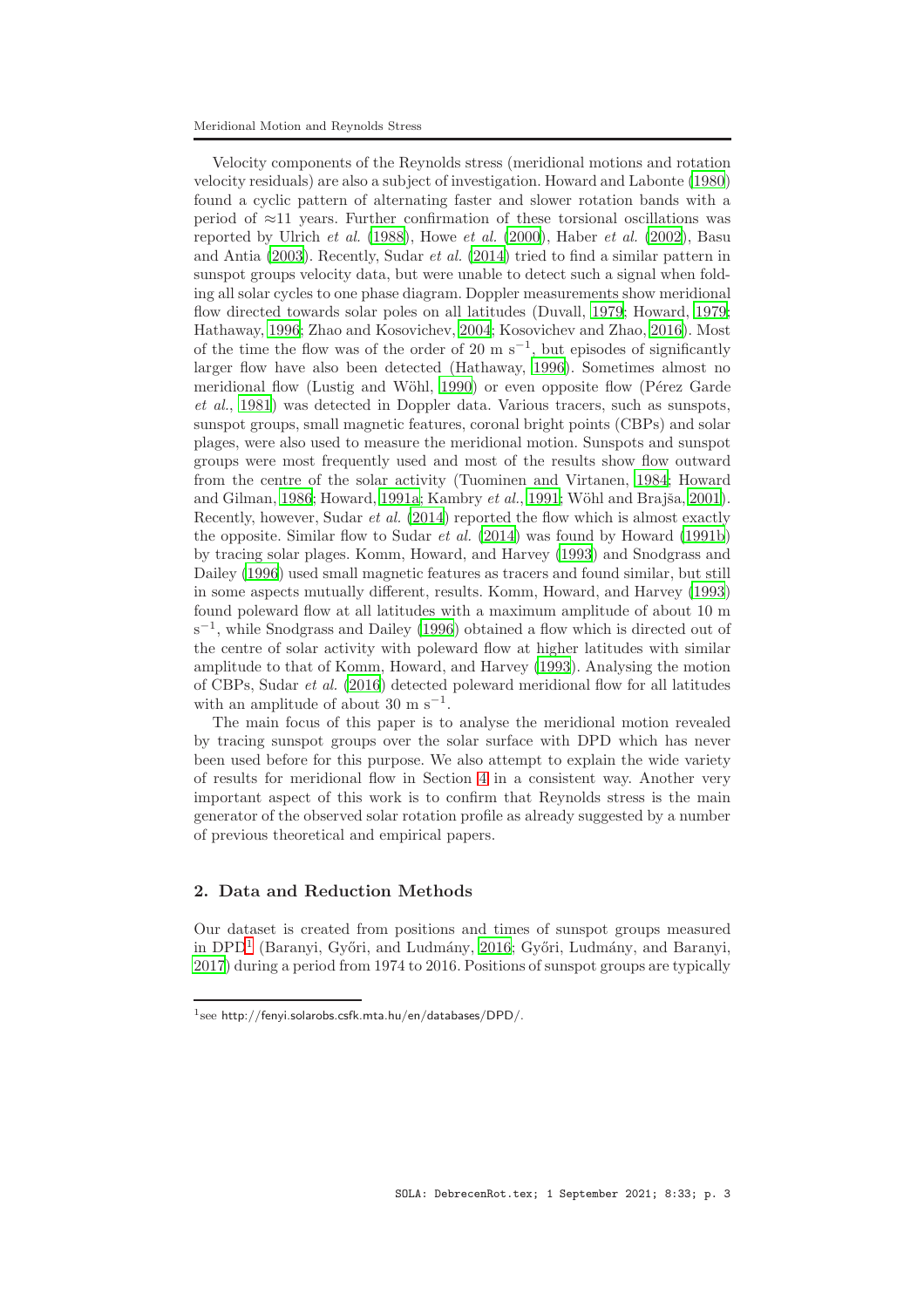

<span id="page-3-0"></span>Figure 1. Best fit solar differential rotation profile,  $\omega(b)$ , is shown with the solid line. Solid squares with error bars are bin averaged values of the rotation velocity where bins are  $2<sup>°</sup>$  wide in latitude.

determined once per day. We use the daily change in position of each sunspot group to calculate both meridional and rotational speeds:

$$
\omega_{\rm rot} = \frac{\Delta \text{CMD}}{\Delta t},\tag{1}
$$

$$
\omega_{\text{mer}} = \frac{\Delta b}{\Delta t},\tag{2}
$$

where ∆CMD is the difference between central meridional distances (CMD) and  $\Delta b$  is the difference in latitude of two consecutive positions of the sunspot group in time  $\Delta t$  (usually 1 day).

This results in 59090 data points for each speed. Rotation speeds are transformed from synodic to sidereal values (Skokić *et al.*, [2014](#page-14-21)). Assigning particular latitude, b, to each velocity is not as straightforward as it seems. With two measurements of position to calculate one velocity, we could use the latitude of the first or the second measurement. Even average latitude seems like a possible candidate. However, as Olemskoy and Kitchatinov [\(2005](#page-14-22)) pointed out, an uneven distribution of sunspots (or any other kind of tracer) in latitude creates a problem with some of the possible choices. They have shown that the gradient of the latitudinal distribution can create false meridional flows if the latitude of the second measurement is used. The simplest way to avoid this problem is to use the latitude of the first measurement and this is the choice we make in this and previous papers (Sudar et al., [2014](#page-15-4), [2015](#page-15-11), [2016](#page-15-10)).

Determination of the position of a sunspot on the limb can introduce large errors due to projections effects. In addition, Arevalo et al. [\(1982\)](#page-12-1) found that the calculated rotation profile changes depending on the cut-off longitude. Wöhl [\(1983\)](#page-15-12) also reported that the determined rotation velocities are larger for smaller cut-off longitudes. Such changes were attributed to Wilson depression by Balthasar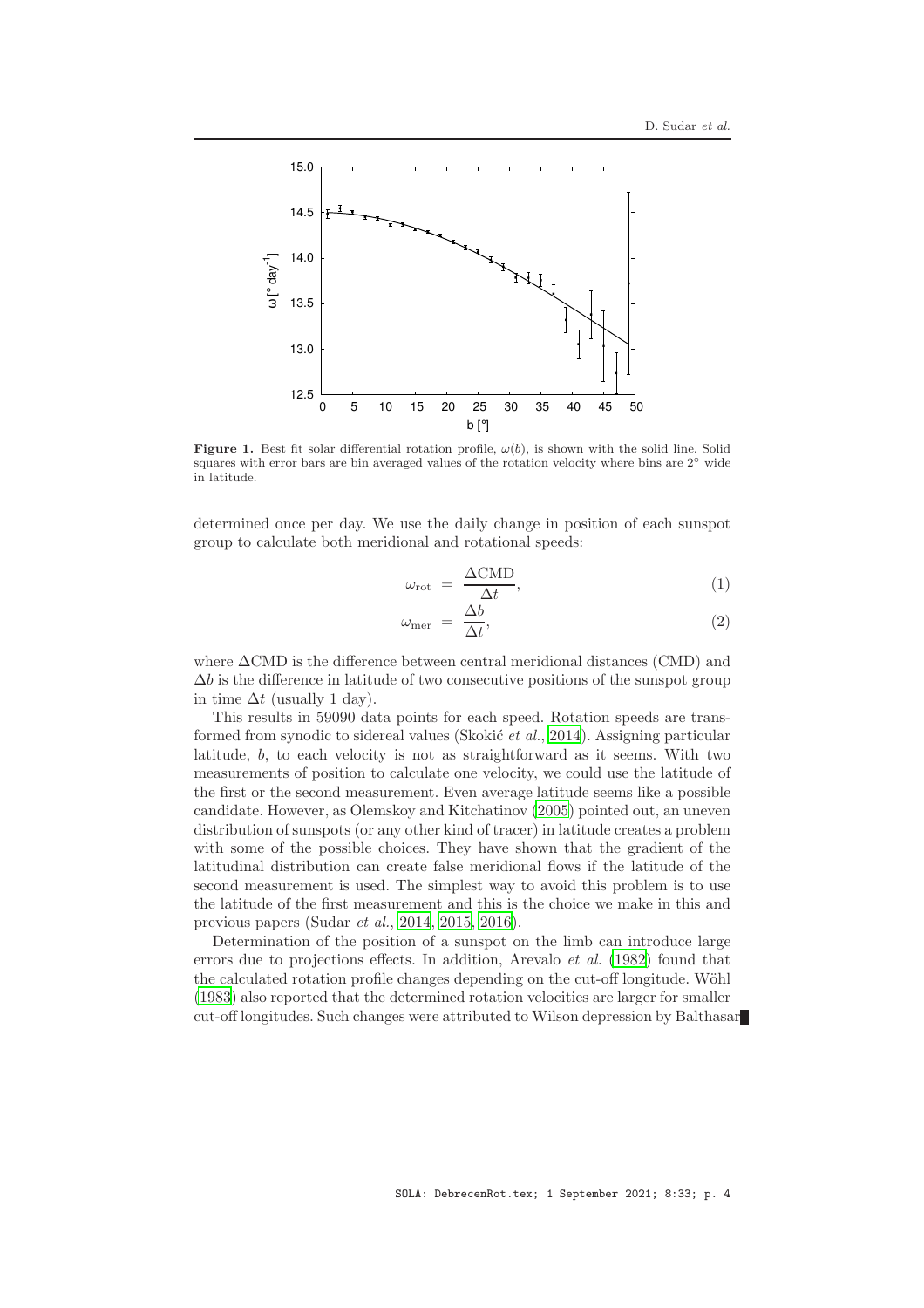and Wöhl [\(1983\)](#page-12-3). Therefore we limit the dataset to  $\pm 58^\circ$  in CMD which allevi-ates these problems (Stark and Wöhl, [1981](#page-15-13); Balthasar *et al.*, [1986\)](#page-13-18). Nevertheless, outliers resulting from misidentification of sunspot groups in subsequent measurements or other errors are still present, so we use an iterative filtering method similar to the one used in Sudar *et al.* [\(2016\)](#page-15-10). In the first step we calculate the solar rotation profile:

<span id="page-4-0"></span>
$$
\omega(b) = A + B \sin^2(b),\tag{3}
$$

where  $b$  is the latitude, and then we calculate the rotation velocity residuals by subtracting the individual rotational speeds from the average rotation profile given by Equation [\(3\)](#page-4-0). In the next step we calculate the lower quartile,  $Q_1$ , and upper quartile, Q3, for rotation velocity residuals and finally remove the so-called hard outliers which lie outside of the range:

<span id="page-4-1"></span>
$$
[Q_1 - k(Q_3 - Q_1), Q_3 + k(Q_3 - Q_1)], \tag{4}
$$

where we chose  $k=3.5$ . Since outliers could potentially influence the calculated rotation profile, we use the remaining dataset to recalculate the solar rotation profile. The new rotation profile changes the values of rotation velocity residuals which then need to be checked for outliers. This process continues iteratively until no data points are outside of the interquartile range (Equation [\(4\)](#page-4-1)). In the end we obtain a dataset consistent with the calculated rotation profile and with outliers removed. In each iteration we also remove the outliers in meridional velocity using the same form of the interquartile range. The process converges very fast and only four iterations were necessary in our case. Outlier limits turn out to be  $\pm 4.5$  ° day<sup>-1</sup> and  $\pm 2.1$  ° day<sup>-1</sup> for rotation velocity residuals and meridional velocities, respectively.

After removing the outliers we end up with 53283 data points. The best fit rotation profile is shown in Figure [1](#page-3-0) where the coefficients of the profile (Equation [\(3\)](#page-4-0)) are  $A = 14.5011 \pm 0.0081$  ° day<sup>-1</sup> and  $B = -2.540 \pm 0.073$  ° day<sup>-1</sup>. In the same figure we also show average values of  $\omega(b)$  in  $2°$  wide bins in latitude. The error bars shown in Figure [1](#page-3-0) become fairly large for  $b > 35^\circ$ , which is a consequence of the fact that sunspots rarely appear above this latitude. In terms of expansion in Gegenbauer polynomials (Snodgrass and Howard, [1985\)](#page-14-23) the rotation profile coefficient become  $A_{\rm G} = 13.993$  ° day<sup>-1</sup> and  $B_{\rm G} = -0.51$  °  $day^{-1}$ .

In the rest of the paper we use only residual rotation velocities and meridional velocities which are transformed from angular values to their linear counterparts taking into account the latitude of the first measurement. The conversion factor, with  $R_{\odot} = 6.96 \cdot 10^8$  m, is 140.6 m s<sup>-1</sup> day (°)<sup>-1</sup>, while rotation velocity residuals are additionally multiplied with the cosine of latitude. Additionally, meridional speeds are symmetrized, so that negative value of meridional speed reflects motion towards the equator for both solar hemispheres. This is achieved by transforming calculated meridional speeds with  $v_{\text{mer}} = -\partial b/\partial t$  for the southern solar hemisphere, where we assign negative values of b for southern latitudes.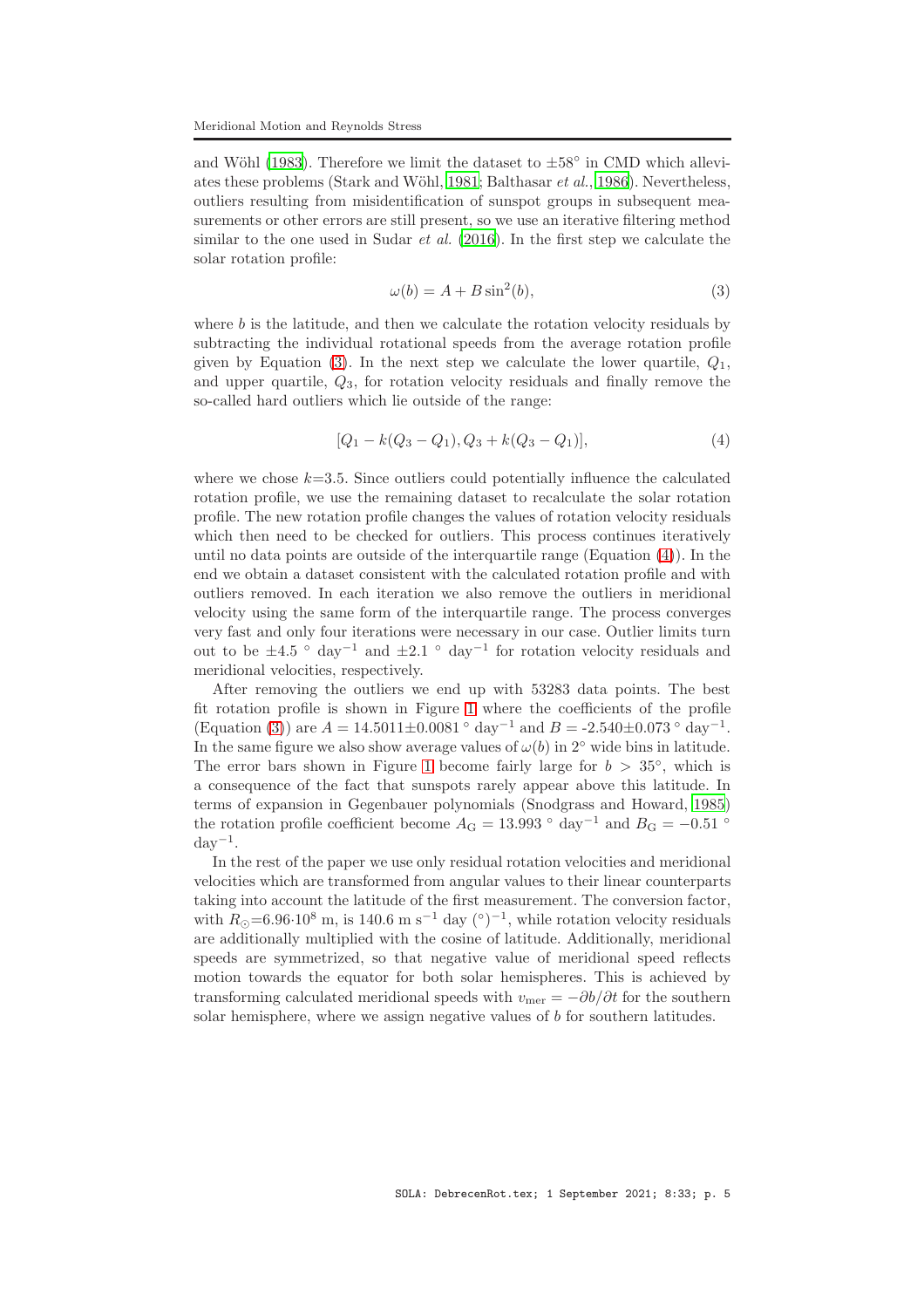

<span id="page-5-0"></span>Figure 2. Meridional flow,  $v_{\text{mer}}$  as a function of latitude,  $b$ , is shown with black squares with error bars. Averaging bins are  $5<sup>°</sup>$  wide in latitude. On the left hand side we show all data folded into one hemisphere where meridional velocity is asymmetrically transformed for southern latitudes. In this part of the plot positive values indicate motion towards the poles (+P). On the right hand side of the plot meridional velocities are not transformed and we show both hemispheres. Positive values indicate motion towards the northern solar pole  $(+N)$ .

#### 3. Results

In Figure [2](#page-5-0) we show the dependence of the meridional flow on latitude, b. Black squares with error bars depict average meridional flow in  $5°$  bins of latitude. We can see that for  $-15° < b < 15°$  meridional flow is towards the solar poles. In the right hand side of the plot we see that at the equator meridional flow is  $\approx 0$  $m s^{-1}$  and that the flow is asymmetrical around the equator. At mid-latitudes meridional flow becomes zero again on both hemispheres and probably turns to flow towards the equator at even higher latitudes. Similar behaviour was found by Sudar *et al.* [\(2014](#page-15-4)) who also concluded that the latitude at which the flow becomes zero is the centre of solar activity defined by the latitudinal distribution of sunspots for each phase of the solar activity cycle.

On the other hand, by using Doppler line shifts, most researchers found poleward flow of about 20 m s<sup>-1</sup> for all latitudes (Duvall, [1979;](#page-13-12) Howard, 1979; Hathaway, [1996\)](#page-13-13). Similar values were found by using high-resolution magnetograms (Komm, Howard, and Harvey, [1993](#page-14-19)) and by applying time-distance helioseismology (Zhao and Kosovichev, [2004\)](#page-15-7). Moreover, by using coronal bright points (CBP) as tracers, Sudar et al. [\(2016\)](#page-15-10) found poleward meridional flows everywhere except at the equator where the flow was zero. This discrepancy in meridional flow between sunspot measurements and other observations is discussed in the next section.

Average values of the rotation velocity residuals,  $\Delta v_{\text{rot}}$ , in bins of 5° in latitude, b, are shown in Figure [3](#page-6-0) with solid squares with error bars. No significant deviation from  $\Delta v_{\text{rot}}=0$  can be detected.

One important feature of the solar rotation profile is that lower latitudes rotate faster than higher latitudes which implies that most of the angular mo-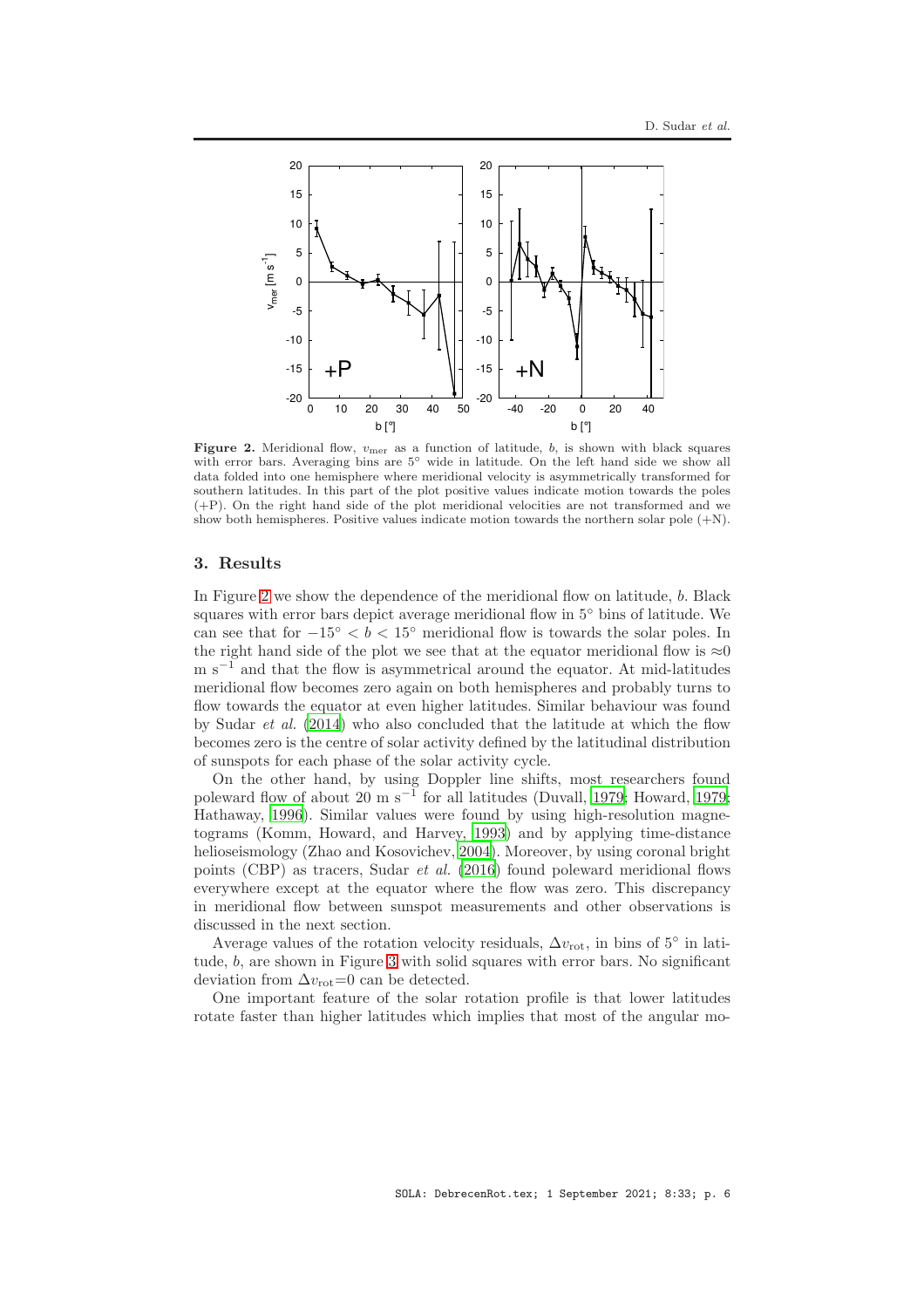

Figure 3. Rotation velocity residuals,  $\Delta v_{\text{rot}}$ , as a function of latitude, b, are shown with black squares with error bars. Width of averaging bins in latitude is 5◦. Positive values show faster than average rotation.

<span id="page-6-0"></span>

<span id="page-6-2"></span>Figure 4. Individual observations are shown with dots in the  $v_{\text{mer}} - \Delta v_{\text{rot}}$  parameter space. We also show the best linear fit function (Equation [\(5\)](#page-6-1)) with a solid line.

mentum of the Sun is located in the zones around the equator. Therefore, it is reasonable to assume that there must be some mechanism which transfers angular momentum towards lower latitudes. By studying the relationship between meridional velocities,  $v_{\text{mer}}$ , and rotation velocity residuals,  $\Delta v_{\text{rot}}$ , we can directly observe if this is what is really happening. The relationship between the two velocities is shown in Figure [4.](#page-6-2) We also show the best linear fit to the data with the solid line, obtaining the following relation:

<span id="page-6-1"></span>
$$
v_{\text{mer}} = (-0.0876 \pm 0.0021) \Delta v_{\text{rot}} + (1.01 \pm 0.34) \text{m s}^{-1}.
$$
 (5)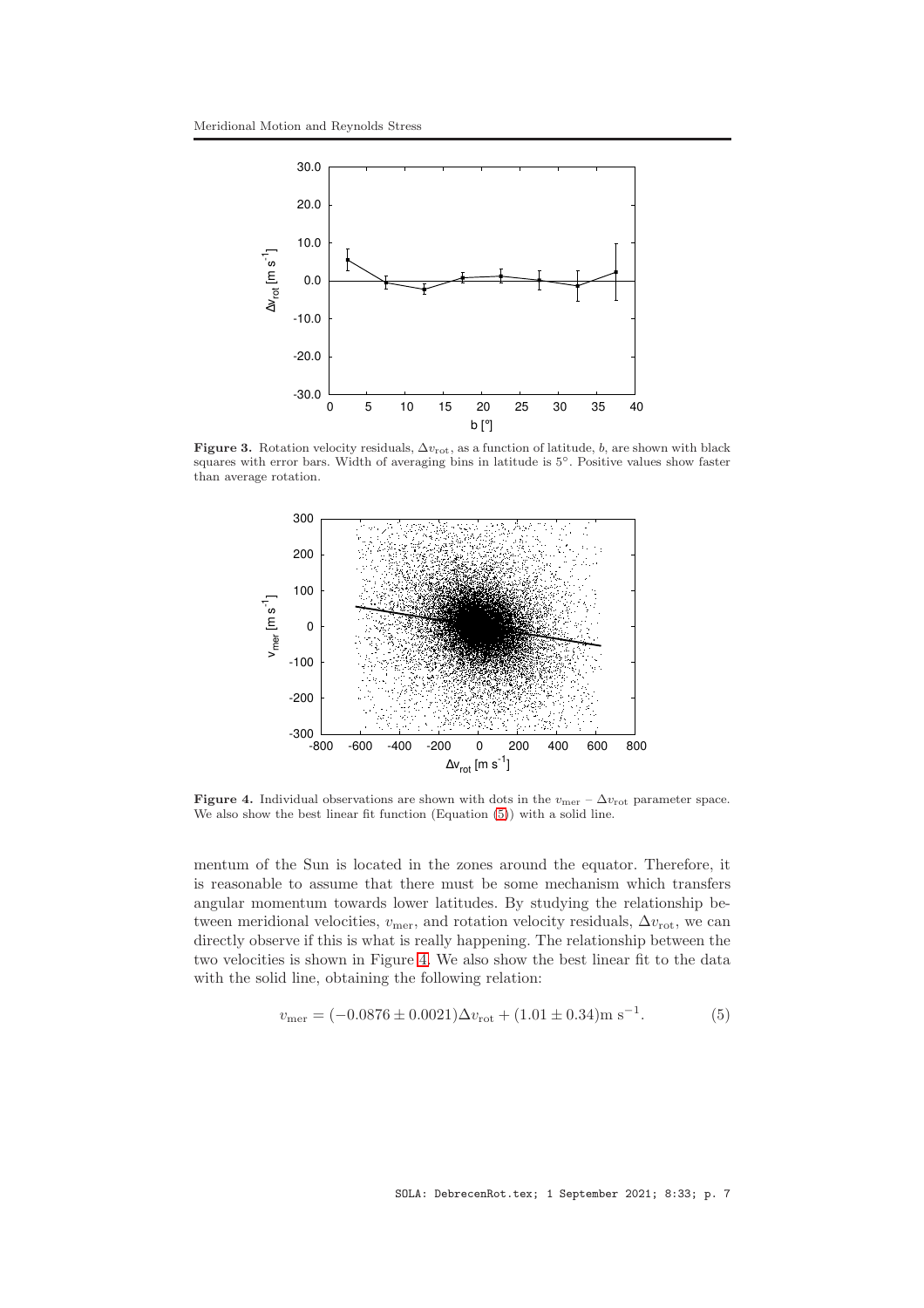

<span id="page-7-0"></span>Figure 5. Reynolds stress,  $q = \langle v_{\text{mer}} \Delta v_{\text{rot}} \rangle$ , is shown as a function of latitude with black squares with error bars. Averaging bins are  $10<sup>°</sup>$  wide in latitude. We also show the best fit function of the form given in Equation [\(6\)](#page-8-1) with best fit coefficients from Table [1.](#page-8-2) Shaded area depicts the range of possible values defined by the errors of the best fit coefficients (Table [1\)](#page-8-2).

The slope in Equation [\(5\)](#page-6-1) is statistically significant when compared with its uncertainty (relative error  $\approx 2.4\%$ ) which shows that on average the two values are not independent. The fact that the slope is negative shows that on average the angular momentum is indeed transferred from higher to lower latitudes. In a previous study, using the sunspot groups data from the GPR and the SOON/USAF/NOAA obtained in the period 1878-2011, Sudar et al. [\(2014\)](#page-15-4) found a very similar value for the slope  $(-0.080 \pm 0.002)$ .

Reynolds stress is thought to be the main generator of the differential rota-tion on the Sun (Rüdiger, [1980](#page-14-10); Pulkkinen and Tuominen, [1998b\)](#page-14-11) which works against the diffusive decay. Covariance of meridional velocities and rotation velocity residuals,  $q = \langle \Delta v_{\text{rot}} v_{\text{mer}} \rangle$ , is the horizontal component of the Reynolds stress tensor and in Figure [5](#page-7-0) we show its dependence on latitude. Values of  $q$  in 10 $\degree$  bins in latitude, b, are shown as solid squares with error bars. We can see that the average value of  $q$  is negative for all latitudes meaning that there is a net angular momentum transfer towards lower latitudes. This picture might seem to be in conflict with Figures [2](#page-5-0) and [3](#page-6-0) which show average behaviour of  $v_{\text{mer}}$  and  $\Delta v_{\text{rot}}$  with respect to latitude, b. However, we must remember that the average of the product is not equal to the product of averages, i.e.  $q = \langle v_{\text{mer}} \Delta v_{\text{rot}} \rangle \neq \langle v_{\text{mer}} \rangle \langle \Delta v_{\text{rot}} \rangle$ . Negative values of q actually imply that  $v_{\text{mer}}$  and  $\Delta v_{\text{rot}}$  are not mutually independent variables and that the relationship between them must be similar to the one given in Equation [\(5\)](#page-6-1).

Sudar et al. [\(2014\)](#page-15-4) introduced an empirical exponential cut-off function which describes the decreasing trend of  $q(b)$  from the equator to higher latitudes and allows for a possible minimum. In this work we simplify the form of this relationship by requiring that the function is perfectly asymmetric around zero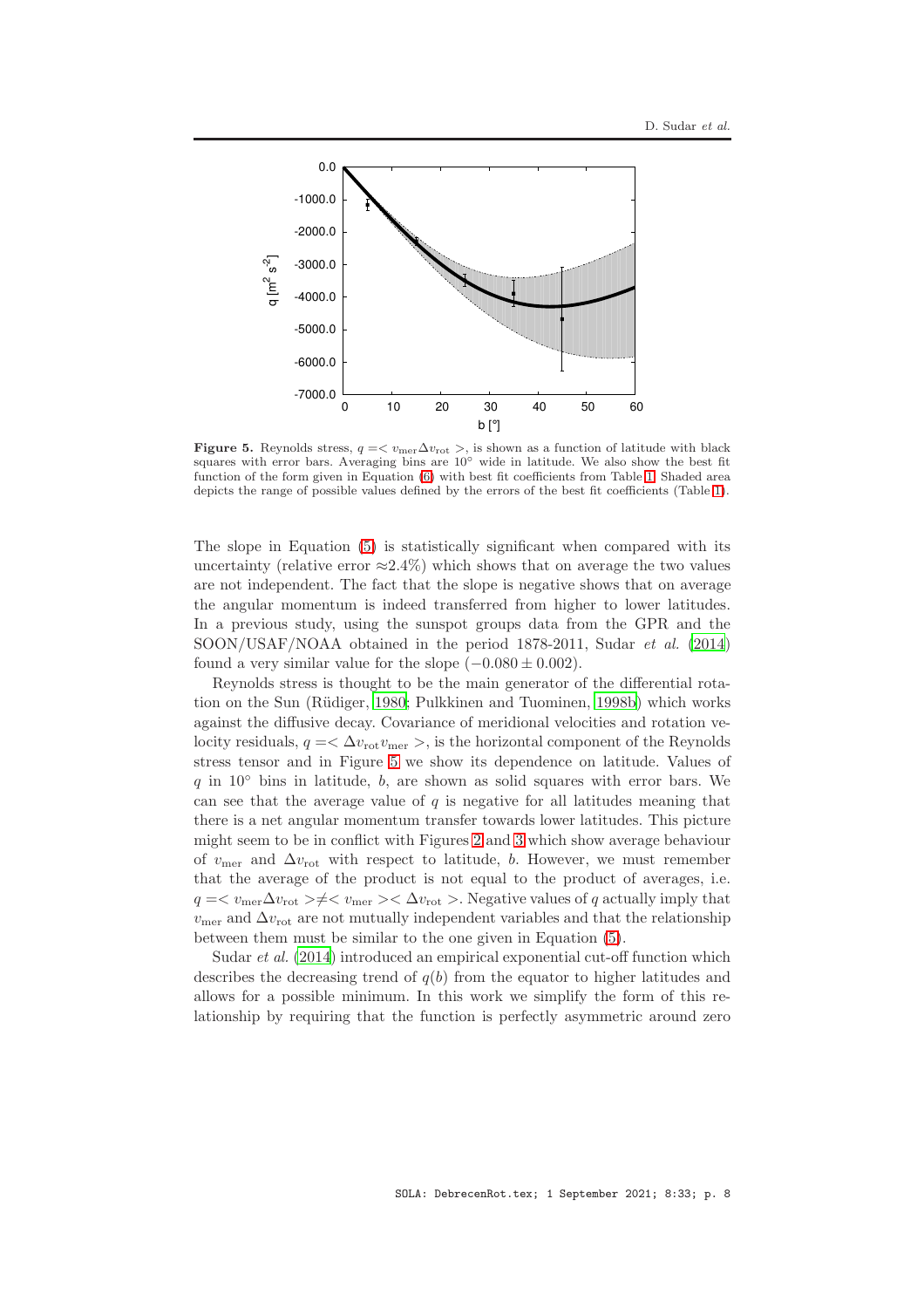Meridional Motion and Reynolds Stress

<span id="page-8-2"></span>

| <b>Table 1.</b> Table of the best fit coefficients (Equa-<br>tion $(6)$ ).                  |                                      |                  |
|---------------------------------------------------------------------------------------------|--------------------------------------|------------------|
| Coef                                                                                        | Value                                | Rel. Error       |
| $c_1$ [m <sup>2</sup> s <sup>-2</sup> (°) <sup>-1</sup> ]<br>$c_3$ $\lceil (°)^{-2} \rceil$ | $-166 + 10$<br>$0.00028 \pm 0.00011$ | $6.2\%$<br>39.9% |

 $(q(b) = -q(-b))$  leading to the expression:

<span id="page-8-1"></span>
$$
q = c_1 b e^{-c_3 b^2}.\tag{6}
$$

This choice is justified by the appearance of function  $q$  in Figure 10 in Sudar et al. [\(2014](#page-15-4)), Figure 15 in Canuto, Minotti, and Schilling [\(1994\)](#page-13-6), and also by the fact that Sudar *et al.* [\(2014](#page-15-4)) found that the value of parameter  $e_2$  in their model was  $69 \pm 80$  m s<sup>-2</sup>. The function is plotted in Figure [5](#page-7-0) with a thick solid line. In the same plot we also shade the area defined by errors of the coefficients  $c_1$  and  $c_3$  (Table [1\)](#page-8-2). Using the errors of the coefficients we can also calculate the depth and location of the minimum in  $q(b)$  plot with their respective errors by using the method of error propagation. The minimum is thus located at  $b_{\min} = (42.3 \pm 8.3)$ <sup>o</sup> with a value of  $q(b_{\text{min}}) = (4250 \pm 880) \text{ m}^2 \text{ s}^{-2}$ . A similar result was obtained by Sudar *et al.* [\(2014\)](#page-15-4) who suggested that the  $q(b)$  relationship has a minimum  $(q \approx -3000 \text{ m s}^{-2})$  around 25-30°. We don't consider the difference between the two results to be significant, especially considering the scarcity of sunspots at higher latitudes where the minimum is supposed to be.

#### <span id="page-8-0"></span>4. Discussion

The rotation profile calculated in this work is almost identical to the result obtained by Sudar et al. [\(2014\)](#page-15-4) who also analysed the rotation by tracing sunspot groups albeit for a different time period and different observing stations. So, the DPD series proves to be a rather good continuation of the GPR data set. For a more thorough comparison of solar rotation profiles obtained by different methods we refer the reader to Wöhl *et al.* [\(2010\)](#page-15-14) and Sudar *et al.* [\(2015](#page-15-11)).

In Figure [3](#page-6-0) we show the average of rotation velocity residuals,  $\Delta v_{\rm rot}$ , as a function of latitude, b. This plot should not be confused with the torsional oscillation pattern, because torsional oscillations show deviations from the mean velocity in time. When we average these variations over a long time, as we do in Figure [3,](#page-6-0) such a plot is more indicative of the quality of the fit of the solar rotation profile function (Equation [\(3\)](#page-4-0)). In this context, we can say that, apart from the bin at  $b = 2.5^{\circ}$ , the average value of  $\Delta v_{\text{rot}}$  is zero. We are not sure if the slight discrepancy from this rule at  $b = 2.5^{\circ}$  is of any significance.

The most interesting are the results for the meridional flow (Figure [2\)](#page-5-0) because they are the most controversial. A quote by Hathaway [\(1996](#page-13-13)) is perhaps the most illustrative of the problem: "Unfortunately, previous measurements of the Sun's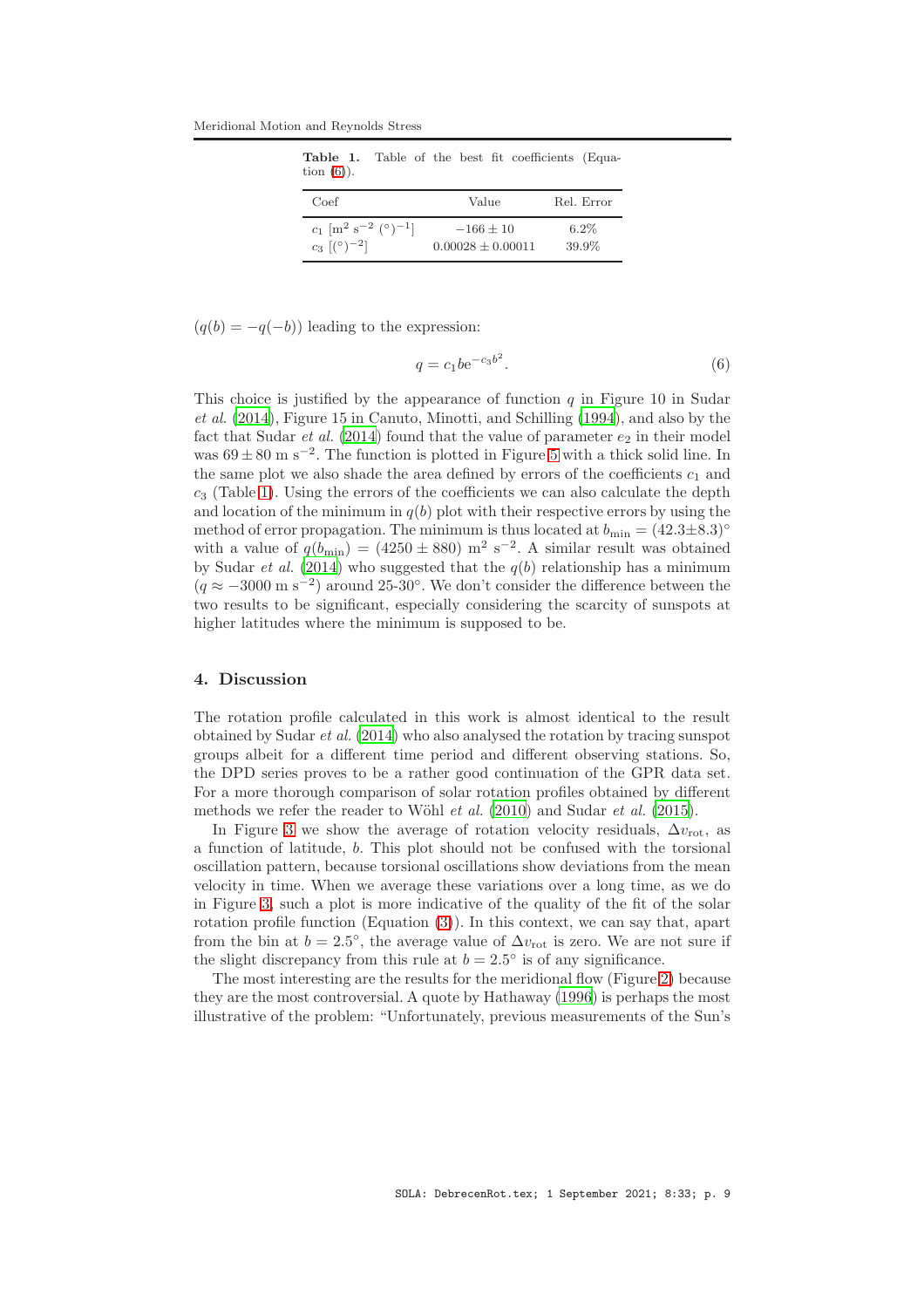meridional circulation have produced a bewildering array of results that appear to be of no help at all in constraining theory." On one side we have sunspot measurements (and other features closely associated with sunspots such as plages) which show opposite flows on opposite sides of the centre of the solar activity and on the other hand we have Doppler measurements which predominately show poleward motion for all latitudes, regardless of the centre of the solar activity. There are also tracers, such as CBPs (Sudar *et al.*, [2016](#page-15-10)), which also show average poleward motion everywhere of approximately the same amplitude as Doppler measurements. Small magnetic features analysed with different methods by Komm, Howard, and Harvey [\(1993](#page-14-19)) and Snodgrass and Dailey [\(1996](#page-14-20)) showed different behaviour around the centre of solar activity for meridional motion.

So, if we measure the same phenomenon with different techniques, how can we consistently interpret these differing results? Firstly there is an internal problem with tracer measurements where some authors (Tuominen and Virtanen, [1984;](#page-15-8) Howard and Gilman, [1986;](#page-13-14) Howard, [1991a;](#page-13-15) Kambry et al., [1991](#page-14-18); Wöhl and Brajša, [2001](#page-15-9)) reported a flow out of the centre of activity, while others detected a flow towards the centre of activity (Howard, [1991b;](#page-13-16) Sudar et al., [2014\)](#page-15-4). This difference can probably be explained by an easy-to-make error, assuming that it is irrelevant to which latitude one assigns the observed meridional velocity. Olemskoy and Kitchatinov [\(2005\)](#page-14-22) demonstrated and Sudar et al. [\(2014\)](#page-15-4) later verified that it is necessary to assign the latitude of the first measurements due to the uneven distribution of tracers in latitude. Otherwise one would obtain almost exactly opposite and false flow. Technically it is possible to use the latitude of the last measurement of position, but the velocity would have to be weighted taking into account the frequency of tracers at the starting latitude. Since the tracer distribution can also vary during the solar cycle, the second method turns out to be very complicated compared to the neat trick of assigning the latitude of the first measurement. As a consequence we take the results by Sudar et al. [\(2014\)](#page-15-4) as a reference model for sunspot measurements which are also confirmed by the results for meridional flow in this paper (Figure [2\)](#page-5-0). However, we must point out that Sivaraman et al. [\(2010\)](#page-14-24), who also used first latitude as a reference point, found a flow which is directed towards the solar equator for all latitudes. What we find intriguing in their results is that it appears that meridional flow is not zero at the equator, which is especially noticeable for the Mt. Wilson data they used. On the right hand side of our Figure [2](#page-5-0) we can see that the average meridional motion is  $\approx 0$  which makes the motion clearly asymmetrical on the two solar hemispheres.

Small magnetic features were also used as tracers by past authors and although their latitudinal distribution is not the same as the one for sunspots we encounter the same problem. Their distribution overall falls from the equator towards the poles, but it also has peaks around centres of solar activity (Harvey, [1993\)](#page-13-19). Such a distribution gradient can create false flows out of the centre of activity in a similar manner as with sunspots, if proper care of assigning latitude was not taken. In this context we can explain the results by Snodgrass and Dailey [\(1996\)](#page-14-20), but the meridional flow measured by Komm, Howard, and Harvey [\(1993\)](#page-14-19) still requires some explanation. First we note that the amplitude of meridional motion in their work was about 10 m s<sup> $-1$ </sup> which is substantially lower then most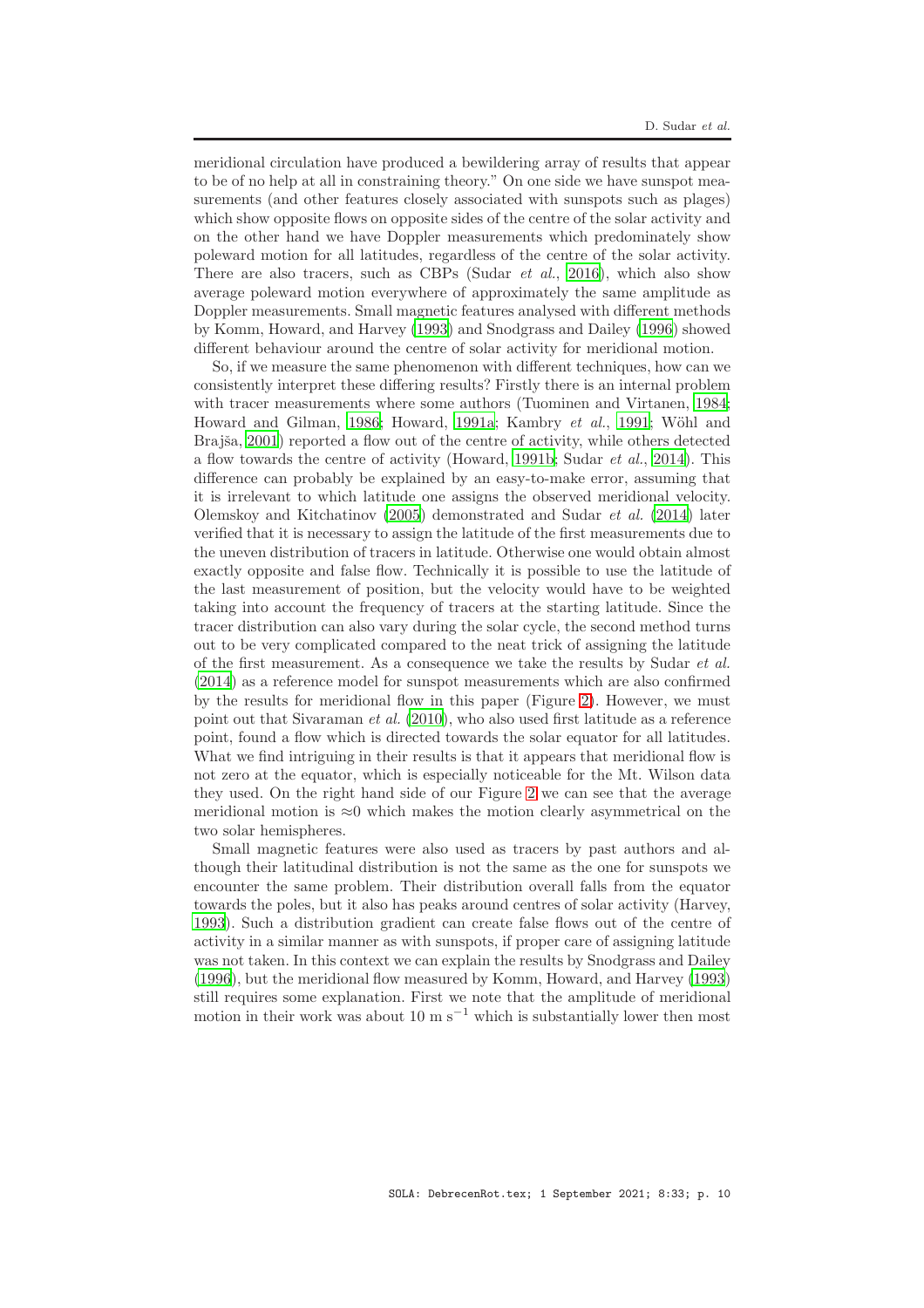Doppler measurements and analysis of CBP data, so it is possible that their result was also influenced just by the overall drop in distribution of tracers towards the poles where the velocity resolution was not sufficient to be influenced by the peaks near centres of activity. Of course, it is also possible that they measured the real flow and that the fairly low amplitude they obtained is consistent with the wide range of possible variations mentioned by Hathaway [\(1996\)](#page-13-13).

Analysing the flow in the upper convective zone with time-distance helioseismology Zhao and Kosovichev [\(2004\)](#page-15-7) found mostly poleward meridional flow (their Figure 3a). However, when they subtracted the flow from Carrington Rotation 1911 which occurred during the solar minimum year 1996 they obtained the residual meridional flow (their Figure 3b) which in all important aspects looks the same as the meridional flow we see in this work (Figure [2\)](#page-5-0) and in Figure 3 in Sudar et al. [\(2014\)](#page-15-4). Applying ring-diagram analysis to GONG Dopplergrams González Hernández et al. [\(2008\)](#page-13-20) also found residual meridional flows very similar to our meridional flow (their Figures. 4 and 5). Moreover, map plots of residual meridional motion in González Hernández et al.  $(2008)$  (their Figure 6) and González Hernández et al.  $(2010)$  (their Figure 3) look a lot like a similar map plot for meridional motion of sunspot group data in Sudar et al. [\(2014\)](#page-15-4) (their Figure 2).

The key in understanding why residual meridional flow in Doppler measurements looks like total meridional motion in sunspot groups measurements is in appreciating that sunspot groups do not cover all of the solar surface, but are limited to active regions. When Zhao and Kosovichev [\(2004\)](#page-15-7) subtracted the meridional flow measured during the solar cycle minimum when active regions rarely appear they obtained the residual flow dominated by the motion in and around active regions and that is the area where sunspot groups are found. Therefore, it is perfectly understandable why Zhao and Kosovichev [\(2004](#page-15-7)) found that their residual meridional flows in the period from 1997-2002 converge towards activity belts with the magnitude of  $2-8$  m s<sup>-1</sup> in both solar hemispheres just as we see in our total meridional flow (Figure [2\)](#page-5-0). By analysing sunspot group data we get no information about the dominant poleward meridional flow outside of the active regions. Even the analysis of CBP data (Sudar *et al.*, [2016\)](#page-15-10) supports this hypothesis, because detection of CBPs with the segmentation algorithm above bright active regions is almost impossible. As a result, Sudar et al. [\(2016\)](#page-15-10) found the dominant poleward meridional motion originating outside of the active regions.

An alternative to our hypothesis is that the anchor depth of magnetic features plays a role in the meridional flow pattern. Anchor depth has been used as an explanation for differences in rotation rates measured by different tracers and different observing methods. An useful overview of this problem is given in Beck [\(2000\)](#page-13-22). The rotation rate of surface features are usually connected to depth corresponding to the rotation rate obtained with helioseismology. In general larger features are associated with larger depths, but there are exceptions like for example recurrent sunspot groups. It is logical to assume that the meridional flow of surface features also depicts the motion of deeper layers which is what Sivaraman et al. [\(2010\)](#page-14-24) concluded based on observing different size sunspot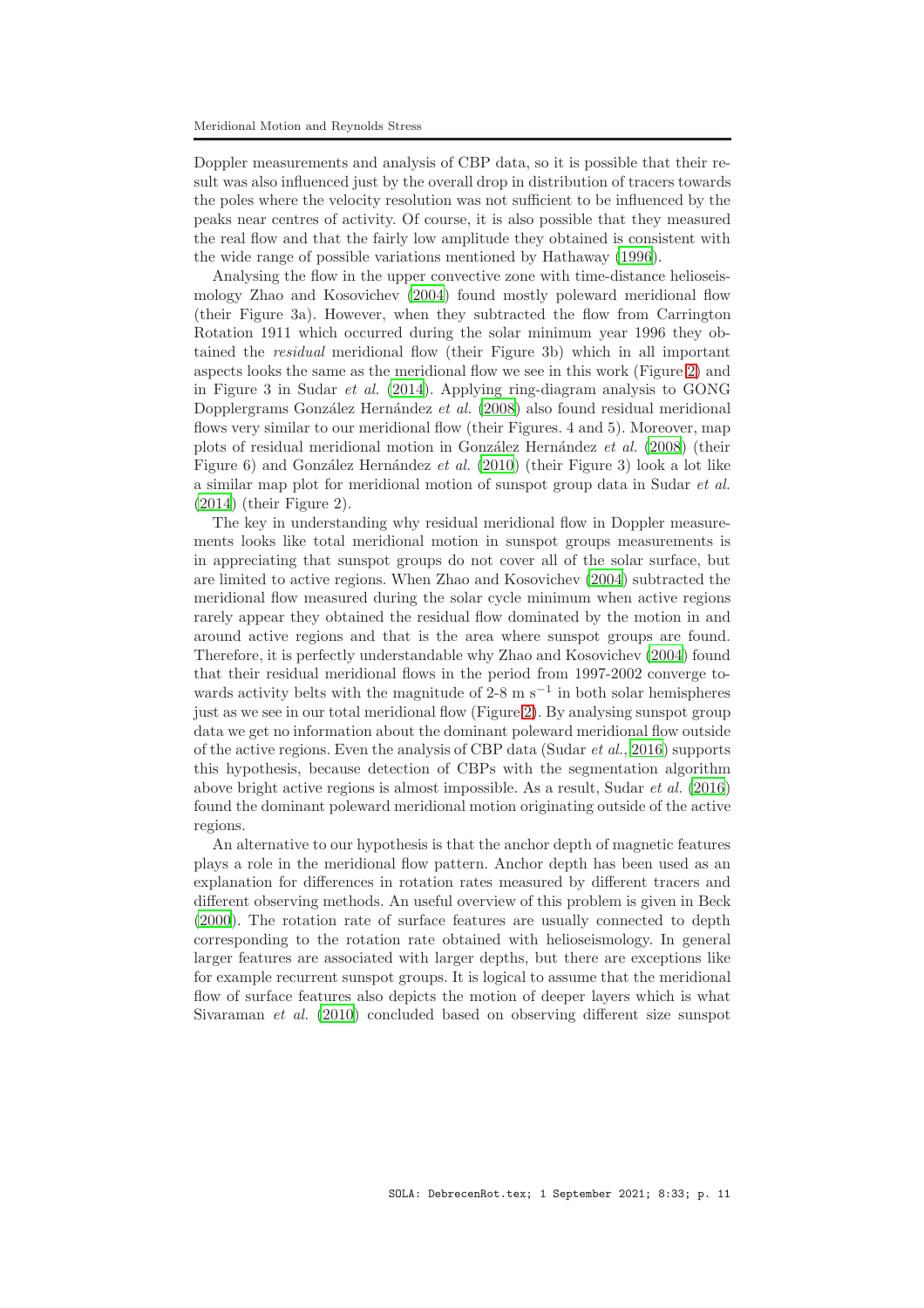groups. Further work on meridional flow at different depths, possibly in connection with the phase of the solar cycle, is still necessary to shed more light on the subject.

Another interesting question is how does this difference between sunspot group data and CBP data affect the observed horizontal Reynolds stress. Sunspot group measurements (Ward, [1965](#page-15-1); Gilman and Howard, [1984;](#page-13-4) Sudar et al., [2014\)](#page-15-4) show a fairly large negative value of  $q \approx -3000$  m<sup>2</sup> s<sup>-2</sup> located near 30<sup>°</sup> in latitude. A slightly larger value at higher latitude is also found in this work. Canuto, Minotti, and Schilling [\(1994\)](#page-13-6) already confirmed that this result is in agreement with the theoretical curve using only standard values for parameters in solar conditions. On the other hand, analysis of CBP data by Sudar et al. [\(2016\)](#page-15-10) yields a highly uncertain value of only  $q \approx -1500$  m<sup>2</sup> s<sup>-2</sup> around 25°. The time period covered in Sudar *et al.*  $(2016)$  $(2016)$  is less than 6 months in the rising phase of the solar cycle, but we don't think that the phase of the solar cycle is the cause of such a low value of  $q$  in CBP data. Sudar *et al.* [\(2014](#page-15-4)) showed a map of q versus latitude and phase of the solar cycle and found that the locations and depth of the horizontal Reynolds stress, q, are persistent at least from the beginning of the solar cycle until well past the solar activity maximum. In the declining phase of the solar cycle, the latitudinal distribution of sunspots prevents making a firm conclusion about the behaviour of  $q$ . So, we suggest that the horizontal Reynolds stress is stronger in and around active regions which means that most of the angular momentum transfer towards the equator takes place in these areas. Another possibility is that the height of the tracers also plays a role, or in other words that Reynolds stress is less pronounced in the layers above the photosphere. This would also imply that CBPs are not firmly rooted to the photosphere and we don't consider this to be very likely.

## 5. Conclusion

We analyse the motion of sunspot groups obtained by Debrecen Observatory in the period 1974–2016. The calculated solar rotation profile is in agreement with other authors especially those investigating also sunspot groups. This shows that the DPD catalogue is an adequate successor of the GPR dataset.

The observed meridional motion is typical for the sunspot groups, but different than Doppler and CBP measurements. We suggest that the difference lies in the fact that sunspot groups are located within active regions where the meridional motion is different than outside of those areas. This idea is supported by residual meridional flow obtained by subtracting the dominant poleward meridional flow in Doppler data which then looks almost the same as the total meridional flow we see when analysing sunspot group data. Canuto, Minotti, and Schilling [\(1994\)](#page-13-6) derived a model of Reynolds stress which is driven by buoyancy which acts as a source of convective turbulence. If we take into account that in strong magnetic fields within sunspots convection is inhibited, it might be possible that the velocity components of the horizontal Reynolds stress are also affected and, therefore, show different behaviour in and outside of active regions.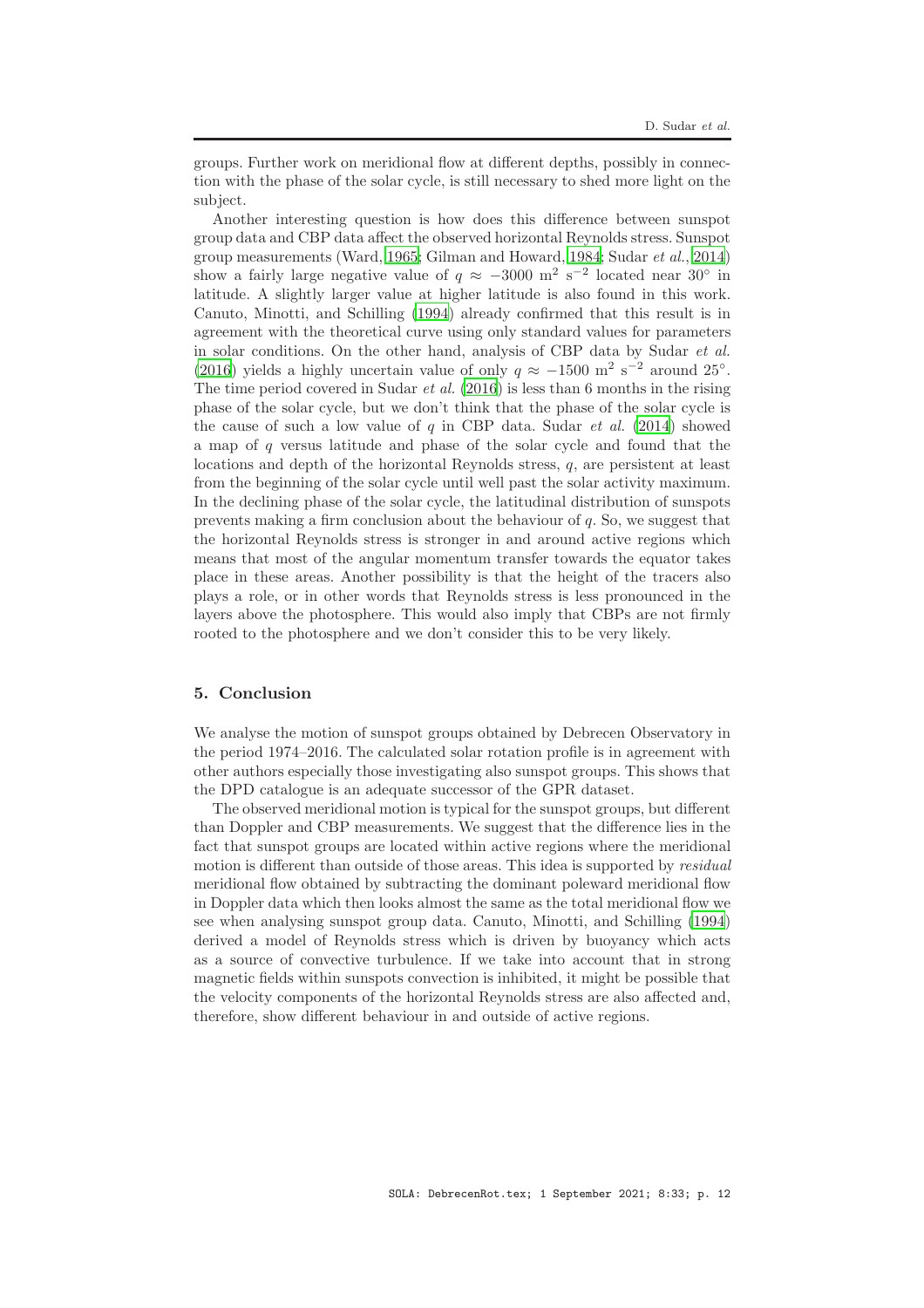The horizontal Reynolds stress calculated in this work confirms the results in all important aspects obtained by Sudar  $et \ al.$  [\(2014\)](#page-15-4) who used data from different observatories. The latitudinal behaviour of the horizontal Reynolds stress shows the transport of angular momentum towards the equator everywhere, increasing in absolute value from the equator to a possible maximum value somewhere around  $25-40°$  which is also consistent with earlier studies based on sunspot data (Ward, [1965;](#page-15-1) Belvedere *et al.*, [1976;](#page-14-13) Schröter and Wöhl, 1976; Gilman and Howard, [1984](#page-13-4); Pulkkinen and Tuominen, [1998b\)](#page-14-11). By comparing the horizontal Reynolds stress obtained with sunspot group data and CBP data we suggest that larger values of horizontal Reynolds stress, and consequently angular momentum transfer, are found within active regions. Analysis of meridional motion and horizontal Reynolds stress values with CBP data as a function of proximity to active regions might prove or disprove this hypothesis.

Measurements of the latitudinal dependence of the covariance of rotation velocity residuals and meridional flow presented in this work strongly suggest that the Reynolds stress is the dominant mechanism which explains the observed characteristics of the solar differential rotation. The observed horizontal Reynolds stress is consistent with the transport of angular momentum towards the solar equator both qualitatively (correct sign) and quantitatively (absolute value). On the other hand, the model of axisymmetric meridional circulation, which could also produce transfer of the angular momentum towards the equator, is strongly disfavored because it requires surface meridional motions in the direction towards the solar equator (Gilman, [1981](#page-13-23); Stix, [1989](#page-15-15); Foukal, [2013\)](#page-13-24) which contradicts the observations in the present and other papers.

Acknowledgments The authors wish to thank the staff of Debrecen Observatory for maintaining and organising the DPD catalogue. This work has been supported in part by the Croatian Science Foundation under the project 6212 "Solar and Stellar Variability". It has also received funding from the SOLARNET project (312495, 2013-2017) which is an Integrated Infrastructure Initiative (I3) supported by FP7 Capacities Programme.

# Disclosure of Potential Conflicts of Interest

The authors declare that they have no conflicts of interest.

### References

- <span id="page-12-1"></span>Arevalo, M.J., Gomez, R., Vazquez, M., Balthasar, H., Wöhl, H.: 1982, Differential rotation and meridional motions of sunspots from 1874 to 1902. *Astron. Astrophys.* 111, 266. [ADS](http://adsabs.harvard.edu/abs/1982A%26A...111..266A). [Arevalo1982]
- <span id="page-12-0"></span>Balthasar, H., Wöhl, H.: 1980, Differential rotation and meridional motions of sunspots in the years 1940-1968. *Astron. Astrophys.* 92, 111. [ADS](http://adsabs.harvard.edu/abs/1980A%26A....92..111B). [Balthasar1980]
- <span id="page-12-3"></span>Balthasar, H., Wöhl, H.: 1983, On the determination of heliographic positions and rotation velocities of sunspots. II - Systematic effects caused by the Wilson depression. *Solar Phys.* 88, 71. [DOI](http://dx.doi.org/10.1007/BF00196178). [ADS](http://adsabs.harvard.edu/abs/1983SoPh...88...71B). [Balthasar1983]
- <span id="page-12-2"></span>Balthasar, H., Vázquez, M., Wöhl, H.: 1986, Differential rotation of sunspot groups in the period from 1874 through 1976 and changes of the rotation velocity within the solar cycle. *A&A* 155, 87. [ADS](http://adsabs.harvard.edu/abs/1986A%26A...155...87B). [Balthasar1986b]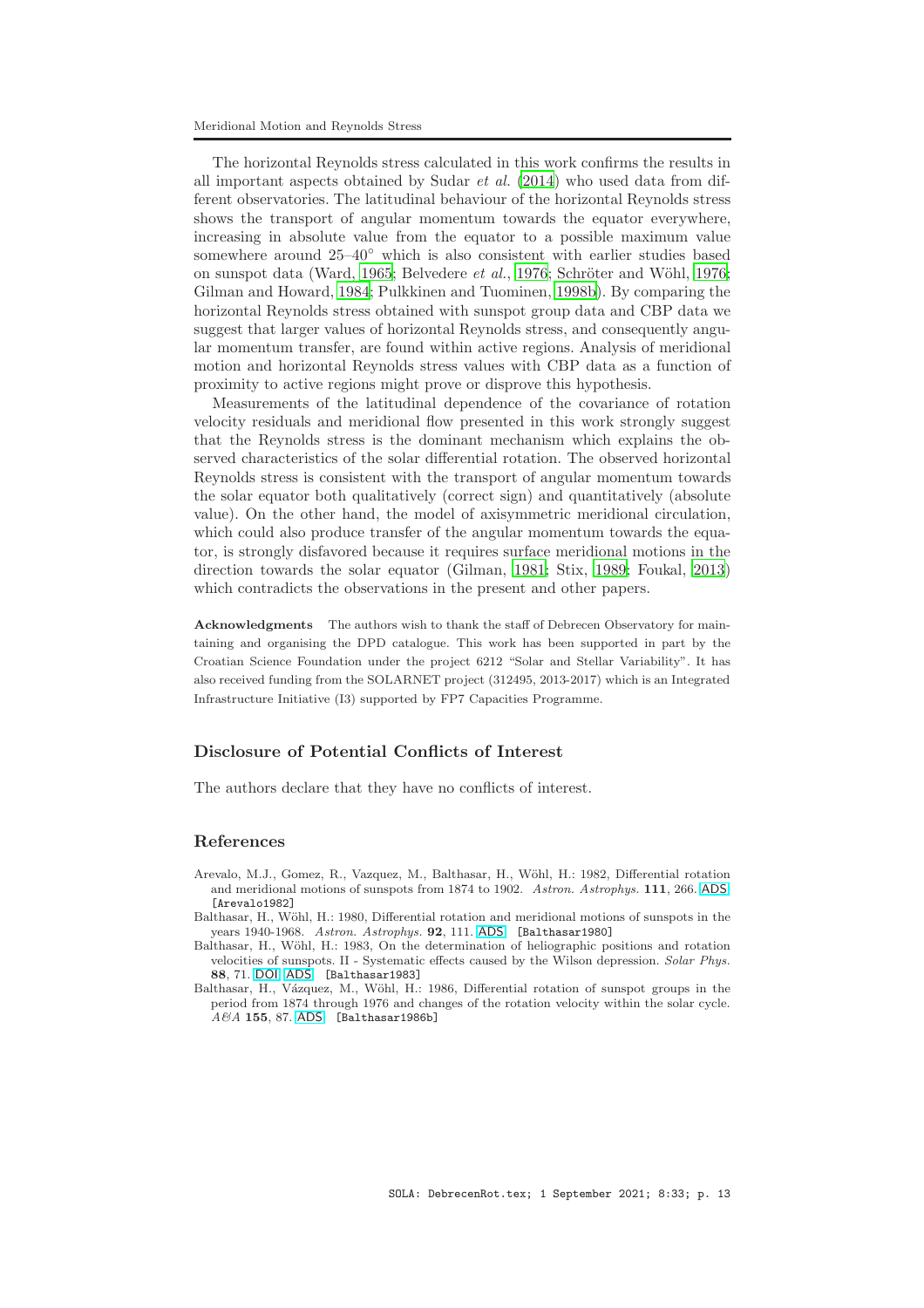- <span id="page-13-18"></span>Balthasar, H., Lustig, G., Wöhl, H., Stark, D.: 1986, The solar rotation elements i and omega derived from sunspot groups. Astron. Astrophys. 160, 277. [ADS](http://adsabs.harvard.edu/abs/1986A%26A...160..277B). [Balthasar1986a]
- <span id="page-13-0"></span>Baranyi, T., Győri, L., Ludmány, A.: 2016, On-line Tools for Solar Data Compiled at the Debrecen Observatory and Their Extensions with the Greenwich Sunspot Data. *Solar Phys.*. [DOI](http://dx.doi.org/10.1007/s11207-016-0930-1). [ADS](http://adsabs.harvard.edu/abs/2016SoPh..tmp..124B). [Baranyi2016]
- <span id="page-13-10"></span>Basu, S., Antia, H.M.: 2003, Changes in Solar Dynamics from 1995 to 2002. *ApJ* 585, 553. [DOI](http://dx.doi.org/10.1086/346020). [ADS](http://adsabs.harvard.edu/abs/2003ApJ...585..553B). [Basu2003]
- <span id="page-13-22"></span>Beck, J.G.: 2000, A comparison of differential rotation measurements - (Invited Review). *Solar Phys.* 191, 47. [DOI](http://dx.doi.org/10.1023/A:1005226402796). [ADS](http://adsabs.harvard.edu/abs/2000SoPh..191...47B). [Beck2000]
- <span id="page-13-7"></span>Belvedere, G., Godoli, G., Motta, S., Paterno, L., Zappala, R.A.: 1976, Surface Reynolds stresses determined from the analysis of facular motions and the maintenance of the sun's differential rotation. *Solar Phys.* 46, 23. [DOI](http://dx.doi.org/10.1007/BF00157552). [ADS](http://adsabs.harvard.edu/abs/1976SoPh...46...23B). [Belvedere1976]
- <span id="page-13-1"></span>Brajša, R., Wöhl, H., Vršnak, B., Ruždjak, D., Sudar, D., Roša, D., Hržina, D.: 2002, Differential Rotation of Stable Recurrent Sunspot Groups. *Solar Phys.* 206, 229. [DOI](http://dx.doi.org/10.1023/A:1015064522255). [ADS](http://adsabs.harvard.edu/abs/2002SoPh..206..229B). [Brajsa2002]
- <span id="page-13-2"></span>Brajša, R., Wöhl, H., Ruždjak, D., Schawinski-Guiton, K.: 2004, Variation of the solar rotation during the activity cycle applying the residual method to Greenwich data. *Hvar Observatory Bulletin* 28, 55. [ADS](http://adsabs.harvard.edu/abs/2004HvaOB..28...55B). [Brajsa2004]
- <span id="page-13-3"></span>Brajša, R., Wöhl, H., Ruždjak, D., Vršnak, B., Verbanac, G., Svalgaard, L., Hochedez, J.-F.: 2007, On the solar rotation and activity. *Astronomische Nachrichten* 328, 1013. [DOI](http://dx.doi.org/10.1002/asna.200710867). [ADS](http://adsabs.harvard.edu/abs/2007AN....328.1013B). [Brajsa2007]
- <span id="page-13-6"></span>Canuto, V.M., Minotti, F.O., Schilling, O.: 1994, Differential rotation and turbulent convection: A new Reynolds stress model and comparison with solar data. *ApJ* 425, 303. [DOI](http://dx.doi.org/10.1086/173986). [ADS](http://adsabs.harvard.edu/abs/1994ApJ...425..303C). [Canuto1994]
- <span id="page-13-11"></span>Duvall, T.L. Jr.: 1979, Large-scale solar velocity fields. *Solar Phys.* 63, 3. [DOI](http://dx.doi.org/10.1007/BF00155690). [ADS](http://adsabs.harvard.edu/abs/1979SoPh...63....3D). [Duvall1979]
- <span id="page-13-24"></span>Foukal, P.V.: 2013, *Solar Astrophysics, 3rd, Revised Edition*, 216. [Foukal2013]
- <span id="page-13-23"></span>Gilman, P.A.: 1981, Global circulation and the solar dynamo. *NASA Special Publication* 450. [ADS](http://adsabs.harvard.edu/abs/1981NASSP.450..231G). [Gilman1981]
- <span id="page-13-4"></span>Gilman, P.A., Howard, R.: 1984, On the correlation of longitudinal and latitudinal motions of sunspots. *Solar Phys.* 93, 171. [DOI](http://dx.doi.org/10.1007/BF00156661). [ADS](http://adsabs.harvard.edu/abs/1984SoPh...93..171G). [Gilman1984]
- <span id="page-13-20"></span>González Hernández, I., Kholikov, S., Hill, F., Howe, R., Komm, R.: 2008, Subsurface Meridional Circulation in the Active Belts. *Solar Phys.* 252, 235. [DOI](http://dx.doi.org/10.1007/s11207-008-9264-y). [ADS](http://adsabs.harvard.edu/abs/2008SoPh..252..235G). [Gonzales2008]
- <span id="page-13-21"></span>González Hernández, I., Howe, R., Komm, R., Hill, F.: 2010, Meridional Circulation During the Extended Solar Minimum: Another Component of the Torsional Oscillation? *Astrophys. J. Lett.* 713, L16. [DOI](http://dx.doi.org/10.1088/2041-8205/713/1/L16). [ADS](http://adsabs.harvard.edu/abs/2010ApJ...713L..16G). [Gonzales2010]
- <span id="page-13-5"></span>Gupta, S.S., Sivaraman, K.R., Howard, R.F.: 1999, Measurement of Kodaikanal White-Light Images - III. Rotation Rates and Activity Cycle Variations. *Solar Phys.* 188, 225. [DOI](http://dx.doi.org/10.1023/A:1005229124554). [ADS](http://adsabs.harvard.edu/abs/1999SoPh..188..225G). [Gupta1999]
- <span id="page-13-17"></span>Győri, L., Ludmány, A., Baranyi, T.: 2017, Comparative analysis of Debrecen sunspot catalogues. *Mon. Not. Roy. Astron. Soc.* 465, 1259. [DOI](http://dx.doi.org/10.1093/mnras/stw2667). [ADS](http://adsabs.harvard.edu/abs/2017MNRAS.465.1259G). [Gyori2017]
- <span id="page-13-9"></span>Haber, D.A., Hindman, B.W., Toomre, J., Bogart, R.S., Larsen, R.M., Hill, F.: 2002, Evolving Submerged Meridional Circulation Cells within the Upper Convection Zone Revealed by Ring-Diagram Analysis. *ApJ* 570, 855. [DOI](http://dx.doi.org/10.1086/339631). [ADS](http://adsabs.harvard.edu/abs/2002ApJ...570..855H). [Haber2002]
- <span id="page-13-19"></span>Harvey, K.L.: 1993, Properties of Emerging Bipolar Active Regions. In: Zirin, H., Ai, G., Wang, H. (eds.) *IAU Colloq. 141: The Magnetic and Velocity Fields of Solar Active Regions*, *Astronomical Society of the Pacific Conference Series* 46, 488. [ADS](http://adsabs.harvard.edu/abs/1993ASPC...46..488H). [Harvey1993]
- <span id="page-13-13"></span>Hathaway, D.H.: 1996, Doppler Measurements of the Sun's Meridional Flow. *Astrophys. J.* 460, 1027. [DOI](http://dx.doi.org/10.1086/177029). [ADS](http://adsabs.harvard.edu/abs/1996ApJ...460.1027H). [Hathaway1996]
- <span id="page-13-12"></span>Howard, R.: 1979, Evidence for large-scale velocity features on the sun. *Astrophys. J. Lett.* 228, L45. [DOI](http://dx.doi.org/10.1086/182900). [ADS](http://adsabs.harvard.edu/abs/1979ApJ...228L..45H). [Howard1979]
- <span id="page-13-14"></span>Howard, R., Gilman, P.A.: 1986, Meridional motions of sunspots and sunspot groups. *Astrophys. J.* 307, 389. [DOI](http://dx.doi.org/10.1086/164425). [ADS](http://adsabs.harvard.edu/abs/1986ApJ...307..389H). [Howard1986]
- <span id="page-13-8"></span>Howard, R., Labonte, B.J.: 1980, The sun is observed to be a torsional oscillator with a period of 11 years. *Astrophys. J. Lett.* 239, L33. [DOI](http://dx.doi.org/10.1086/183286). [ADS](http://adsabs.harvard.edu/abs/1980ApJ...239L..33H). [Howard1980]
- <span id="page-13-15"></span>Howard, R.F.: 1991a, Cycle latitude effects for sunspot groups. *Solar Phys.* 135, 327. [DOI](http://dx.doi.org/10.1007/BF00147504). [ADS](http://adsabs.harvard.edu/abs/1991SoPh..135..327H). [Howard1991b]
- <span id="page-13-16"></span>Howard, R.F.: 1991b, The Magnetic Fields of Active Regions - Part Four. *Solar Phys.* 131, 259. [DOI](http://dx.doi.org/10.1007/BF00151637). [ADS](http://adsabs.harvard.edu/abs/1991SoPh..131..259H). [Howard1991a]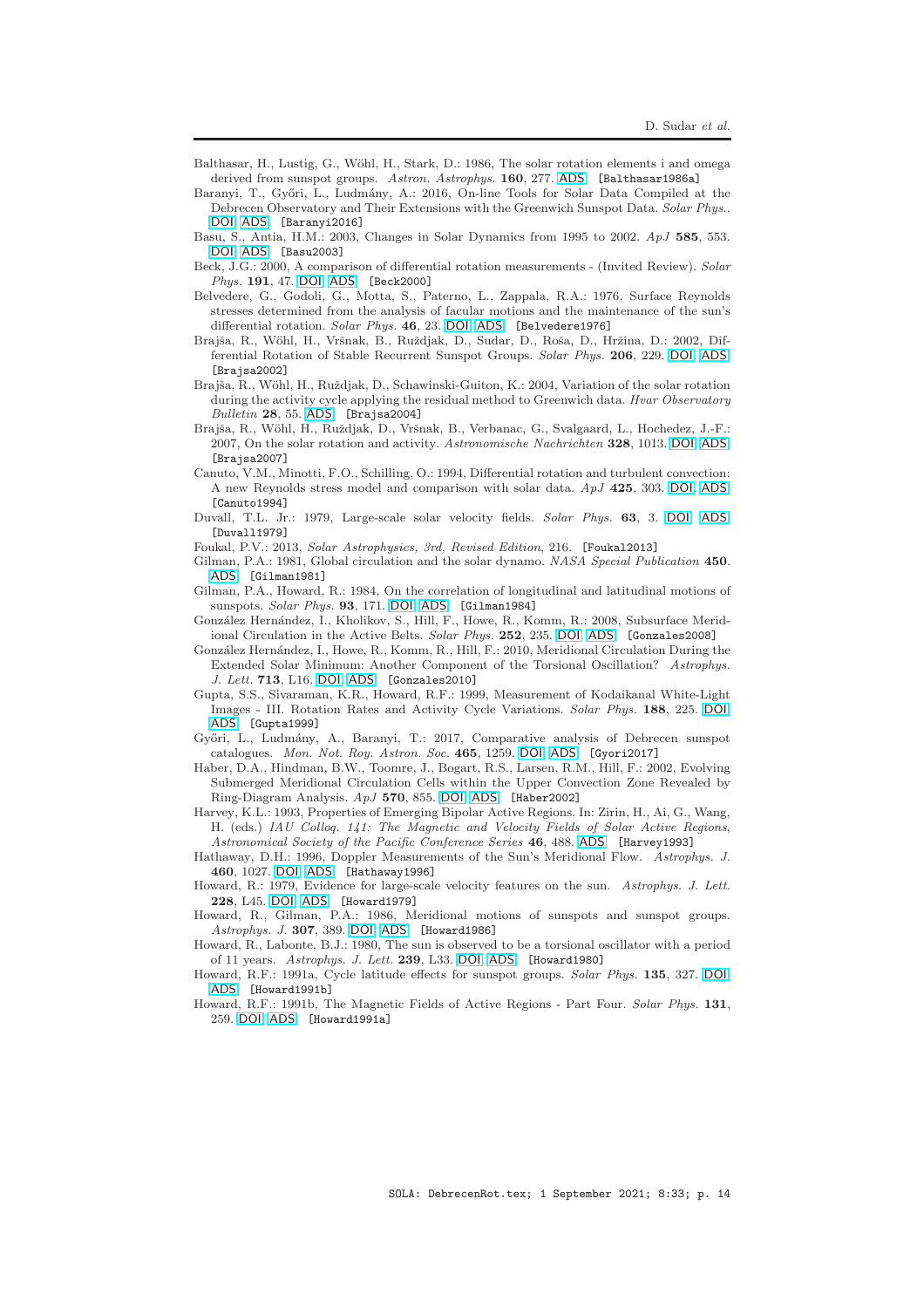- <span id="page-14-14"></span>Howe, R., Christensen-Dalsgaard, J., Hill, F., Komm, R.W., Larsen, R.M., Schou, J., Thompson, M.J., Toomre, J.: 2000, Deeply Penetrating Banded Zonal Flows in the Solar Convection Zone. *Astrophys. J. Lett.* 533, L163. [DOI](http://dx.doi.org/10.1086/312623). [ADS](http://adsabs.harvard.edu/abs/2000ApJ...533L.163H). [Howe2000]
- <span id="page-14-4"></span>Javaraiah, J.: 2003, Long-Term Variations in the Solar Differential Rotation. *Solar Phys.* 212, 23. [DOI](http://dx.doi.org/10.1023/A:1022912430585). [ADS](http://adsabs.harvard.edu/abs/2003SoPh..212...23J). [Javaraiah2003]
- <span id="page-14-6"></span>Javaraiah, J.: 2010, Long-term variations in the mean meridional motion of the sunspot groups. *Astron. Astrophys.* 509, A30. [DOI](http://dx.doi.org/10.1051/0004-6361/200912968). [ADS](http://adsabs.harvard.edu/abs/2010A%26A...509A..30J). [Javaraiah2010]
- <span id="page-14-5"></span>Javaraiah, J., Bertello, L., Ulrich, R.K.: 2005, Long-Term Variations in Solar Differential Rotation and Sunspot Activity. *Solar Phys.* 232, 25. [DOI](http://dx.doi.org/10.1007/s11207-005-8776-y). [ADS](http://adsabs.harvard.edu/abs/2005SoPh..232...25J). [Javaraiah2005]
- <span id="page-14-8"></span>Kambry, M.A., Nishikawa, J.: 1990, Solar differential rotation derived from sunspot observations. *Solar Phys.* 126, 89. [DOI](http://dx.doi.org/10.1007/BF00158300). [ADS](http://adsabs.harvard.edu/abs/1990SoPh..126...89K). [Kambry1990]
- <span id="page-14-18"></span>Kambry, M.A., Nishikawa, J., Sakurai, T., Ichimoto, K., Hiei, E.: 1991, Solar meridional motions derived from sunspot observations. *Solar Phys.* 132, 41. [DOI](http://dx.doi.org/10.1007/BF00159128). [ADS](http://adsabs.harvard.edu/abs/1991SoPh..132...41K). [Kambry1991]
- <span id="page-14-9"></span>Khutsishvili, E.V., Gigolashvili, M.S., Kvernadze, T.M.: 2002, Differential rotation of the sun determined tracing sunspots and oscillations of sunspot tilt angle. *Solar Phys.* 206, 219. [DOI](http://dx.doi.org/10.1023/A:1015068629350). [ADS](http://adsabs.harvard.edu/abs/2002SoPh..206..219K). [Khutsishvili2002]
- <span id="page-14-19"></span>Komm, R.W., Howard, R.F., Harvey, J.W.: 1993, Rotation rates of small magnetic features from two- and one-dimensional cross-correlation analyses. *Solar Phys.* 145, 1. [DOI](http://dx.doi.org/10.1007/BF00627979). [ADS](http://adsabs.harvard.edu/abs/1993SoPh..145....1K). [Komm1993]
- <span id="page-14-15"></span>Kosovichev, A.G., Zhao, J.: 2016, Reconstruction of Solar Subsurfaces by Local Helioseismology. In: Rozelot, J.-P., Neiner, C. (eds.) *Lecture Notes in Physics, Berlin Springer Verlag*, *Lecture Notes in Physics, Berlin Springer Verlag* 914, 25. [DOI](http://dx.doi.org/10.1007/978-3-319-24151-7_2). [ADS](http://adsabs.harvard.edu/abs/2016LNP...914...25K). [Kosovichev2016]
- <span id="page-14-7"></span>Lustig, G.: 1983, Solar rotation 1947-1981 - Determined from sunspot data. *Astron. Astrophys.* 125, 355. [ADS](http://adsabs.harvard.edu/abs/1983A%26A...125..355L). [Lustig1983]
- <span id="page-14-16"></span>Lustig, G., Wöhl, H.: 1990, Solar meridional plasma motions from 1982 until 1986. Astron. *Astrophys.* 229, 224. [ADS](http://adsabs.harvard.edu/abs/1990A%26A...229..224L). [Lustig1990]
- <span id="page-14-0"></span>Newton, H.W., Nunn, M.L.: 1951, The Sun's rotation derived from sunspots 1934-1944 and additional results. *Mon. Not. Roy. Astron. Soc.* 111, 413. [ADS](http://adsabs.harvard.edu/abs/1951MNRAS.111..413N). [Newton1951]
- <span id="page-14-22"></span>Olemskoy, S.V., Kitchatinov, L.L.: 2005, On the Determination of Meridional Flow on the Sun by the Method of Tracers. *Astronomy Letters* 31, 706. [DOI](http://dx.doi.org/10.1134/1.2075313). [ADS](http://adsabs.harvard.edu/abs/2005AstL...31..706O). [Olemskoy2005]
- <span id="page-14-17"></span>Pérez Garde, M., Vázquez, M., Schwan, H., Wöhl, H.: 1981, Large-scale solar motions as determined by Doppler shift measurements using a linear photodiode array. *Astron. Astrophys.* 93, 67. [ADS](http://adsabs.harvard.edu/abs/1981A%26A....93...67P). [Perez1981]
- <span id="page-14-3"></span>Pulkkinen, P., Tuominen, I.: 1998a, Velocity structures from sunspot statistics in cycles 10 to 22. I. Rotational velocity. *Astron. Astrophys.* 332, 748. [ADS](http://adsabs.harvard.edu/abs/1998A%26A...332..748P). [Pulkkinen1998a]
- <span id="page-14-11"></span>Pulkkinen, P., Tuominen, I.: 1998b, Velocity structures from sunspot statistics in cycles 10 to 22. II. Latitudinal velocity and correlation functions. *Astron. Astrophys.* 332, 755. [ADS](http://adsabs.harvard.edu/abs/1998A%26A...332..755P). [Pulkkinen1998b]
- <span id="page-14-10"></span>Rüdiger, G.: 1980, Reynolds stresses and differential rotation. I - On recent calculations of zonal fluxes in slowly rotating stars. *Geophysical and Astrophysical Fluid Dynamics* 16, 239. [DOI](http://dx.doi.org/10.1080/03091928008243659). [ADS](http://adsabs.harvard.edu/abs/1980GApFD..16..239R). [Ruediger1980]
- <span id="page-14-1"></span>Ruždjak, D., Ruždjak, V., Brajša, R., Wöhl, H.: 2004, Deceleration of the rotational velocities of sunspot groups during their evolution. *Solar Phys.* 221, 225. [DOI](http://dx.doi.org/10.1023/B:SOLA.0000035066.96031.4f). [ADS](http://adsabs.harvard.edu/abs/2004SoPh..221..225R). [Ruzdjak2004]
- <span id="page-14-2"></span>Ruždjak, D., Brajša, R., Sudar, D., Wöhl, H.: 2005, The Influence of the Evolution of Sunspot Groups on the Determination of the Solar Velocity Field. *Solar Phys.* 229, 35. [DOI](http://dx.doi.org/10.1007/s11207-005-3630-9). [ADS](http://adsabs.harvard.edu/abs/2005SoPh..229...35R). [Ruzdjak2005]
- <span id="page-14-12"></span>Schröter, E.H.: 1985, The solar differential rotation - Present status of observations. *Solar Phys.* 100, 141. [DOI](http://dx.doi.org/10.1007/BF00158426). [ADS](http://adsabs.harvard.edu/abs/1985SoPh..100..141S). [Schroter1985]
- <span id="page-14-13"></span>Schröter, E.H., Wöhl, H.: 1976, Differential rotation and giant cell circulation of solar Ca<sup>+</sup>network. *Solar Phys.* 49, 19. [DOI](http://dx.doi.org/10.1007/BF00221482). [ADS](http://adsabs.harvard.edu/abs/1976SoPh...49...19S). [Schroter1976]
- <span id="page-14-24"></span>Sivaraman, K.R., Sivaraman, H., Gupta, S.S., Howard, R.F.: 2010, Return Meridional Flow in the Convection Zone from Latitudinal Motions of Umbrae of Sunspot Groups. *Solar Phys.* 266, 247. [DOI](http://dx.doi.org/10.1007/s11207-010-9620-6). [ADS](http://adsabs.harvard.edu/abs/2010SoPh..266..247S). [Sivaraman2010]
- <span id="page-14-21"></span>Skokić, I., Brajša, R., Roša, D., Hržina, D., Wöhl, H.; 2014, Validity of the Relations Between the Synodic and Sidereal Rotation Velocities of the Sun. *Solar Phys.* 289, 14711476. [DOI](http://dx.doi.org/10.1007/s11207-013-0426-1). [ADS](http://adsabs.harvard.edu/abs/2013SoPh..tmp..274S). [Skokic2014]
- <span id="page-14-20"></span>Snodgrass, H.B., Dailey, S.B.: 1996, Meridional Motions of Magnetic Features in the Solar Photosphere. *Solar Phys.* 163, 21. [DOI](http://dx.doi.org/10.1007/BF00165454). [ADS](http://adsabs.harvard.edu/abs/1996SoPh..163...21S). [Snodgrass1996]
- <span id="page-14-23"></span>Snodgrass, H.B., Howard, R.: 1985, Torsional oscillations of low mode. *Solar Phys.* 95, 221. [DOI](http://dx.doi.org/10.1007/BF00152399). [ADS](http://adsabs.harvard.edu/abs/1985SoPh...95..221S). [Snodgrass1985]